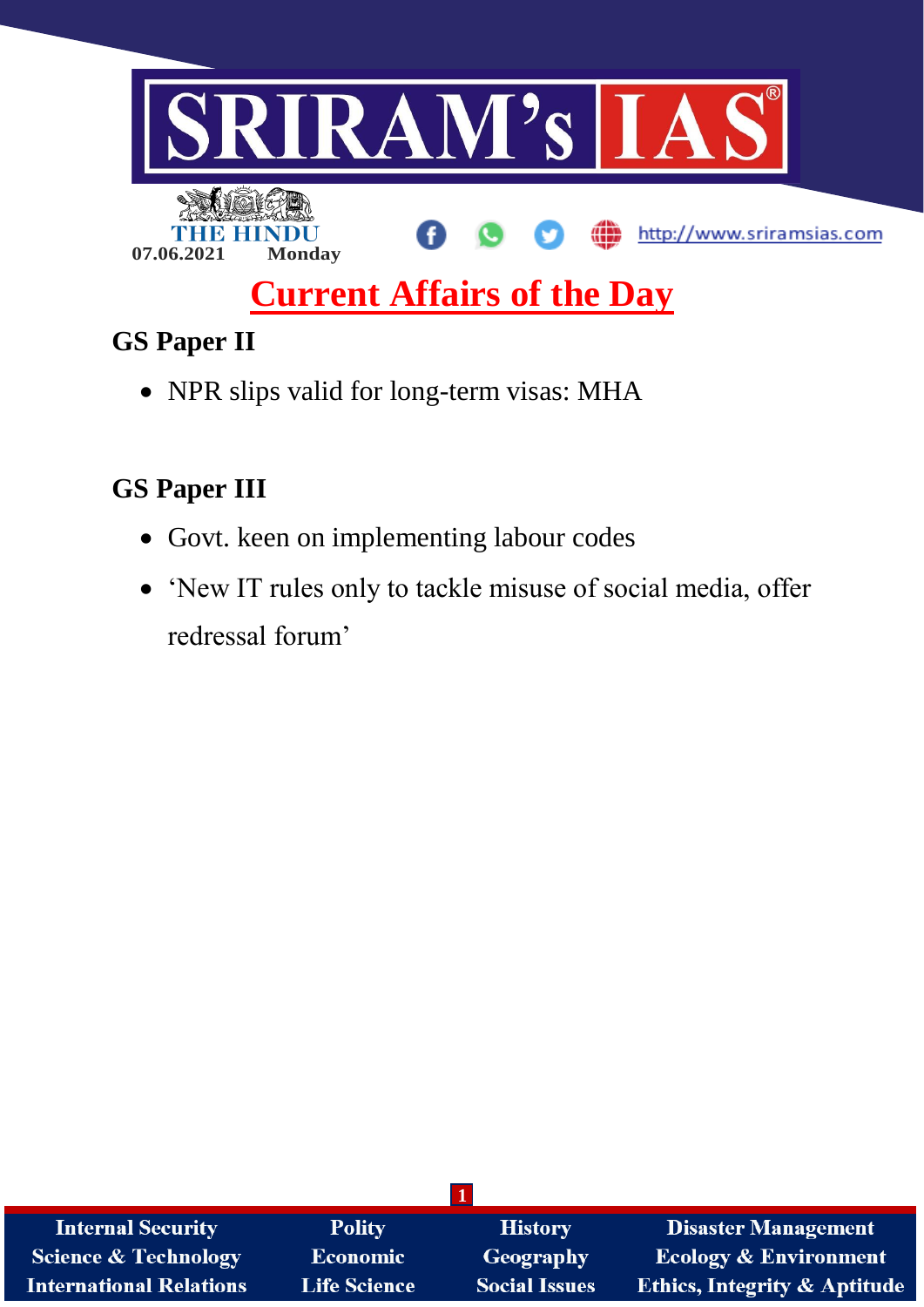

- 1. Migrants belonging to six non-Muslim minority communities from Afghanistan, Pakistan and Bangladesh, while applying for long-term visas (LTVs), can also produce National Population Register (NPR) enrolment slips as proof of the duration of their stay in India, according to a Union Home Ministry manual.
- 2. The NPR number is part of an illustrative list of more than 10 documents that could be provided to apply for an LTV, which is a precursor to acquiring Indian citizenship either by naturalisation or registration under Section 5 and 6 of the Citizenship Act, 1955, for the six communities — Hindus, Sikhs, Jains, Parsis, Christians and Buddhists — from the three countries.
- 3. The special provision of LTVs for Hindus and Sikhs from Pakistan and Afghanistan was first made in 2011.

#### **National Population Register (NPR)**

- 1. The NPR was first compiled in 2010 simultaneously with the decadal Census exercise and later updated in 2015. It already has a database of 119 crore residents.
- 2. The NPR is a register of usual residents linked with location particulars down to the village level and is updated periodically "to incorporate the changes due to birth, death and migration".
- 3. The next phase of the NPR, expected to include contentious questions on date and place of birth of father and mother, last place of residence and mother tongue, was to be simultaneously updated with the 2021 House Listing and Housing Census that has been indefinitely postponed due to the COVID-19 pandemic.
- 4. According to detailed guidelines issued by the Home Ministry on documents that can be produced to prove the date of entry of the minority community migrants currently in India, the "slip issued by the Census enumerators" during the survey for the preparation of the NPR prior to December 31, 2014, can be provided.
- 5. Migrants who can apply for LTVs will have to produce any document issued by the governments of Afghanistan, Bangladesh and Pakistan "clearly

| <b>Internal Security</b>        | <b>Polity</b>       | <b>History</b>       | <b>Disaster Management</b>              |
|---------------------------------|---------------------|----------------------|-----------------------------------------|
| <b>Science &amp; Technology</b> | <b>Economic</b>     | Geography            | <b>Ecology &amp; Environment</b>        |
| <b>International Relations</b>  | <b>Life Science</b> | <b>Social Issues</b> | <b>Ethics, Integrity &amp; Aptitude</b> |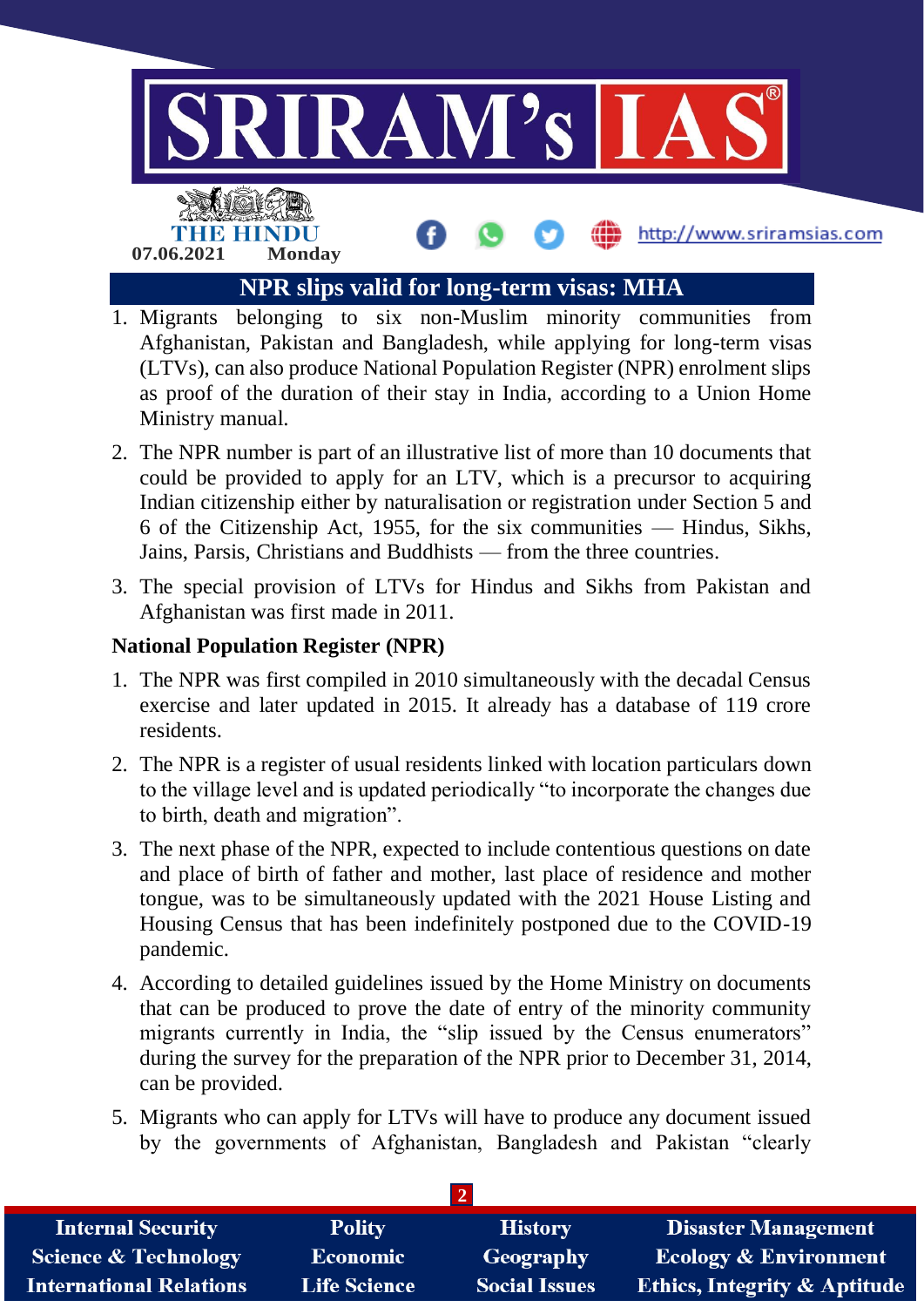

showing the religion of the applicant like school certificate etc. to establish that the applicant is from a minority community", the guidelines said.

- 6. As reported, the Home Ministry has been sensitising the States about the relevant provisions under the Citizenship Act, 1955, which could help the six communities who entered India on legal documents before 2014 and are here on LTVs, expedite their citizenship applications.
- 7. Ministry officials assert that the awareness drive is not related to the Citizenship (Amendment) Act, 2019 (CAA), which is intended to benefit undocumented migrants from the six groups who entered India before the 2014 cut-off date. The CAA is yet to implement.

#### **Govt. keen on implementing labour codes**

- 1. The four labour codes are likely to see the light of day in a couple of months as the Centre is now keen on going ahead with the implementation of these laws, which, among others, will result in a reduction in the take-home pay of employees and a higher provident fund liability for the companies.
- 2. The Labour Ministry had envisaged implementing the four codes on industrial relations, wages, social security and occupational health safety and working conditions from April 1, 2021. These four labour codes will rationalise 44 Central labour laws.
- 3. Labour is on the Concurrent List of the Constitution and, therefore, both the Centre and the States have to notify rules under these four codes to make them the laws of the land in their respective jurisdictions.
- 4. Under the new wages code, allowances are capped at 50%. This means half of the gross pay of an employee would be basic wages. Provident fund contribution is calculated as a percentage of the basic wage.

### **'New IT rules only to tackle misuse of social media, offer redressal forum'**

1. With Twitter and WhatsApp up in arms against the government's new guidelines for social media platforms, Information Technology and Law Minister said these guidelines are to deal with the issue of misuse of such platforms.

| <b>Internal Security</b>        | <b>Polity</b>       | <b>History</b>       | <b>Disaster Management</b>              |
|---------------------------------|---------------------|----------------------|-----------------------------------------|
| <b>Science &amp; Technology</b> | <b>Economic</b>     | Geography            | <b>Ecology &amp; Environment</b>        |
| <b>International Relations</b>  | <b>Life Science</b> | <b>Social Issues</b> | <b>Ethics, Integrity &amp; Aptitude</b> |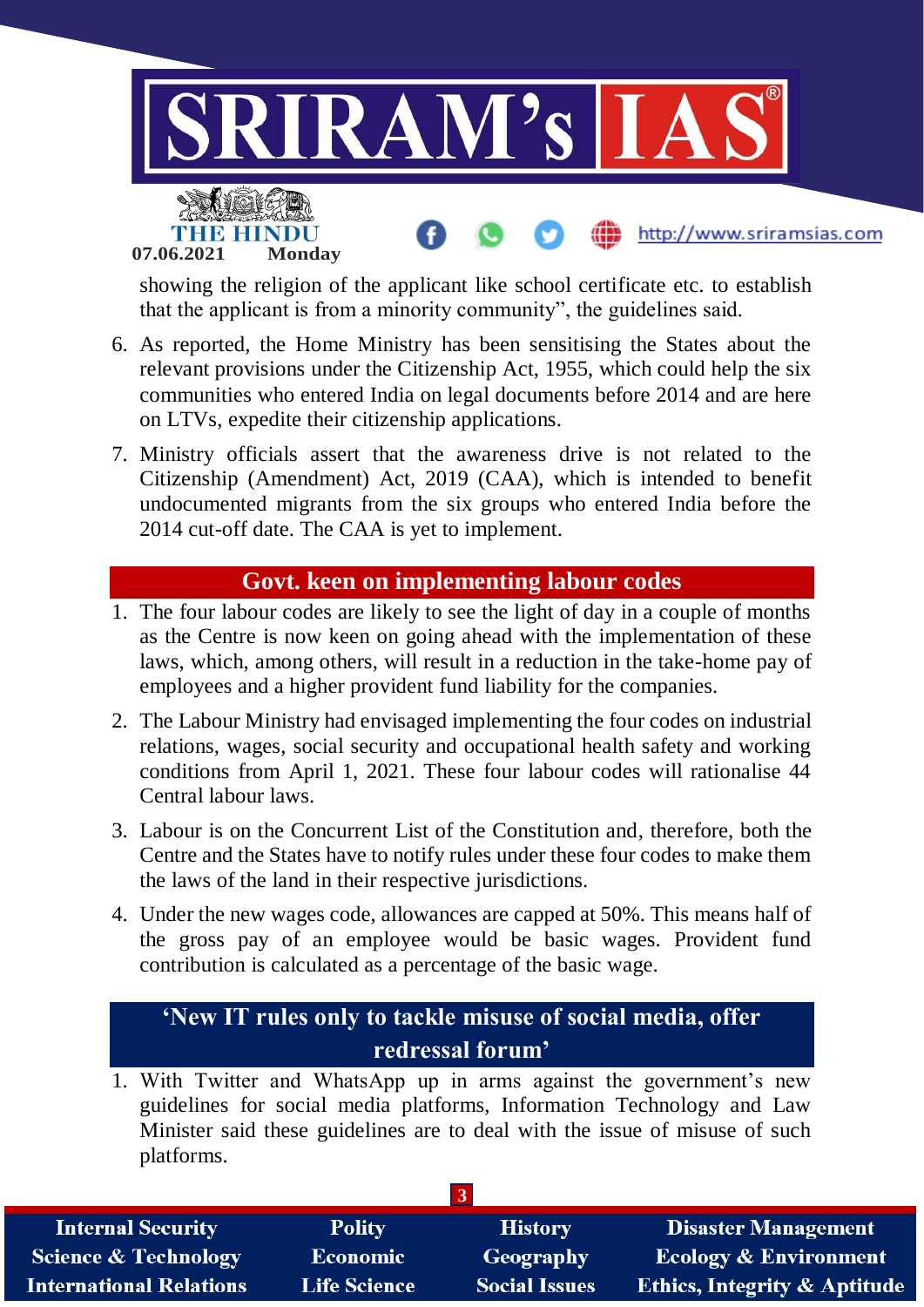

- 2. He stressed that these rules only give a redressal mechanism to users, with complaints to be handled between the users and the social media intermediary. The government is not involved.
- 3. On the issue of tracing the originator of WhatsApp messages, the Minister said ordinary users of the platform have nothing to fear.

#### **Compliance Officers**

- 1. Some social media firms have raised concerns over the clause related to employees being jailed under the new Rules
- 2. As per Rule 4(A), social media platforms need to appoint a chief compliance officer who shall be responsible for ensuring compliance with the Act and the rules thereunder and shall be liable in any proceeding relating to third-party information where he/she fails to make sure that due diligence was followed by the intermediary.
- 3. The failure to observe due diligence is a precondition for starting an action. The Rules add that no liability will be imposed upon the significant social media intermediary without being granted an opportunity to be heard. So, all safeguards are there.
- 4. Similarly, removal of content is also preceded by precondition. Intermediaries shall remove or disable access within 24 hours of receipt of complaints of contents that expose private areas of individuals, show such individuals in full or partial nudity or in sexual acts or is in the nature of impersonation including morphed images, etc. Such a complaint can be filed either by the individual or by any other person on his/her behalf. For removal of content via government orders, there is already a process under Section 69(A) of the IT Act.

#### **Will this issue impact India's image, particularly in terms of doing business?**

- 1. Many companies have complied with the rules. This is not a question of the image of a country, these are the rights of the users against misuse. Any robust democracy which allows freedom of speech and expression must also allow a forum for redressal of complaints.
- 2. The Rules are very clear. They have to appoint India-based employees a grievance redressal officer, compliance officer and a nodal officer to coordinate with the government. There will be no compromise on the digital sovereignty of India.

| <b>Internal Security</b>        | <b>Polity</b>       | <b>History</b>       | <b>Disaster Management</b>              |
|---------------------------------|---------------------|----------------------|-----------------------------------------|
| <b>Science &amp; Technology</b> | <b>Economic</b>     | Geography            | <b>Ecology &amp; Environment</b>        |
| <b>International Relations</b>  | <b>Life Science</b> | <b>Social Issues</b> | <b>Ethics, Integrity &amp; Aptitude</b> |